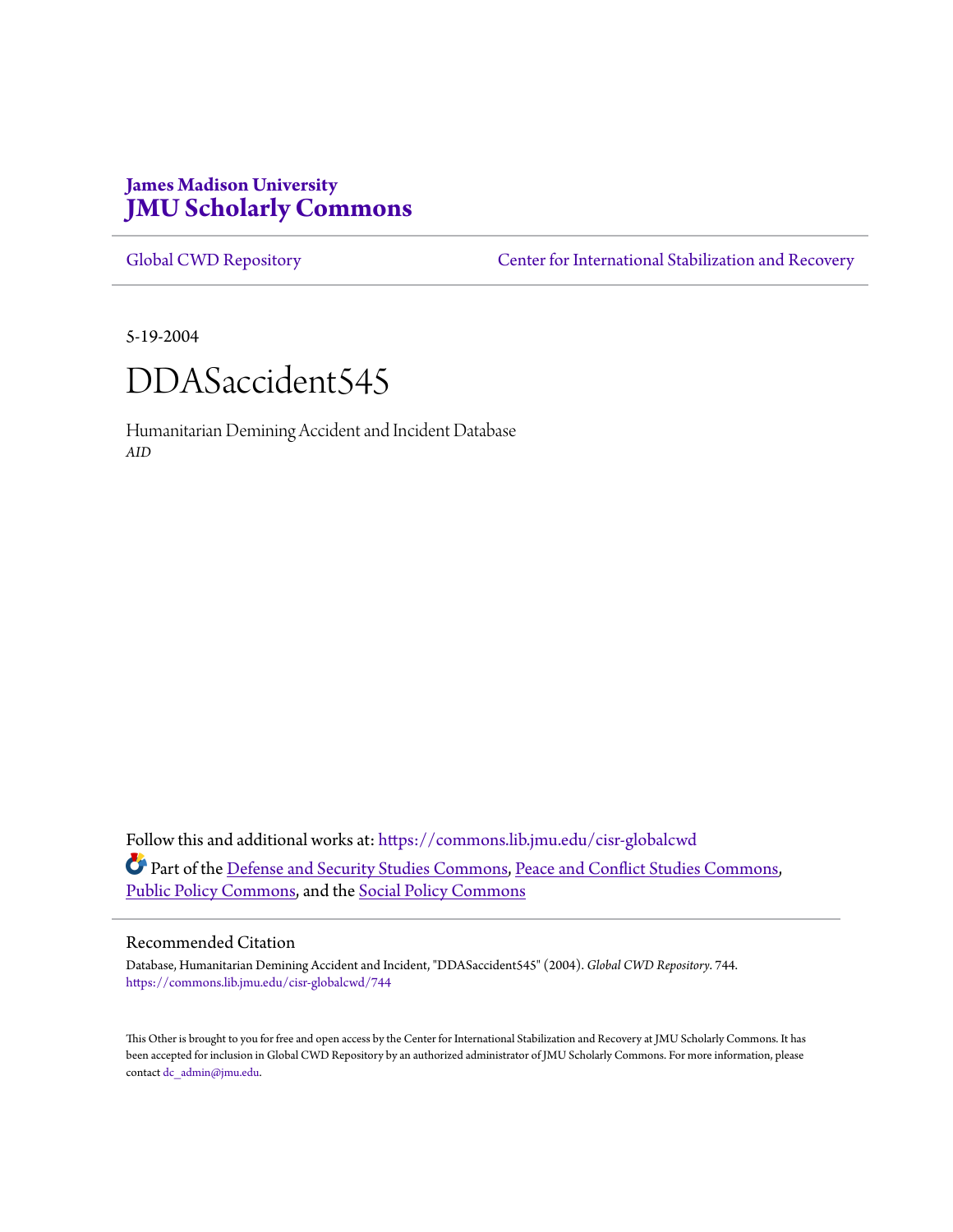# **DDAS Accident Report**

| <b>Accident details</b>           |                                                     |                                      |                                              |
|-----------------------------------|-----------------------------------------------------|--------------------------------------|----------------------------------------------|
| <b>Report date: 01/02/2008</b>    |                                                     | Accident number: 545                 |                                              |
| Accident time: 07:50              |                                                     | <b>Accident Date: 19/05/2004</b>     |                                              |
| Where it occurred: Ward 07, Zalmo | Restaurant, Darlaman,<br>Nr Qala-e-muslim,<br>Kabul |                                      | <b>Country: Afghanistan</b>                  |
|                                   | <b>Primary cause:</b> Unavoidable (?)               |                                      | Secondary cause: Inadequate equipment<br>(?) |
|                                   | <b>Class:</b> Excavation accident                   | Date of main report: Not recorded    |                                              |
| ID original source: None          |                                                     | Name of source: [Name removed]       |                                              |
|                                   | <b>Organisation: [Name removed]</b>                 |                                      |                                              |
|                                   | Mine/device: PMN AP blast                           | Ground condition: grass/grazing area |                                              |
|                                   |                                                     |                                      | hard                                         |
|                                   |                                                     |                                      | rocks/stones                                 |
| Date record created:              |                                                     | Date last modified: 01/02/2008       |                                              |
| No of victims: 1                  |                                                     | No of documents: 1                   |                                              |
| Map details                       |                                                     |                                      |                                              |

| Latitude:                    | Longitude:          |
|------------------------------|---------------------|
| <b>Coordinates fixed by:</b> | Alt. coord. system: |
| Map north:                   | Map east:           |
| Map series:                  | Map scale:          |
| Map sheet:                   | Map edition:        |
|                              | Map name:           |

## **Accident Notes**

no independent investigation available (?) squatting/kneeling to excavate (?) inadequate equipment (?)

## **Accident report**

The report of this accident was made available in January 2008 by the demining group involved. Its conversion to a DDAS file has led to some of the original formatting being lost. The substance of the report is reproduced below, edited for anonymity. The original file is held on record. Text in [ ] is editorial.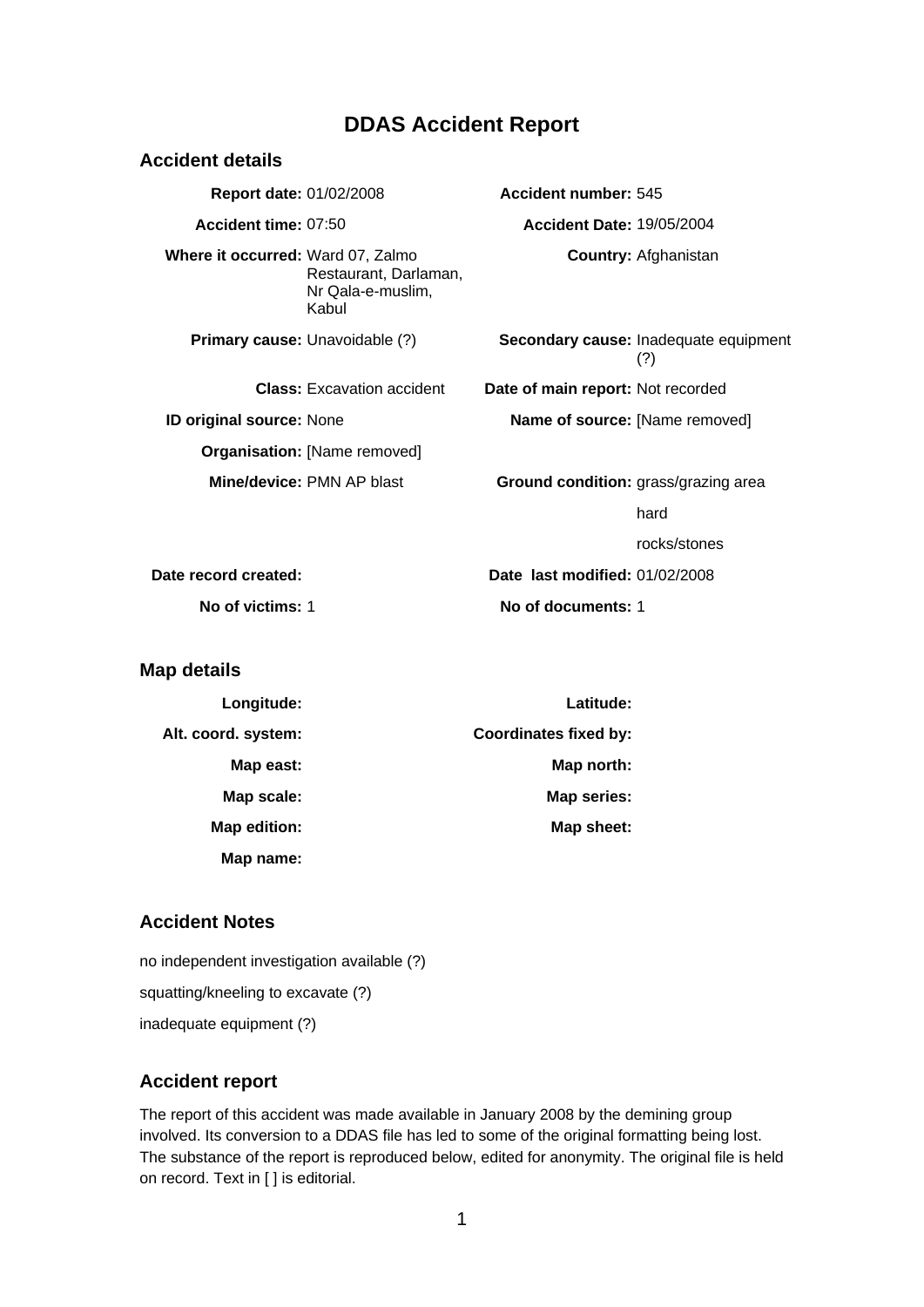# **ACCIDENT REPORT**

[Demining group], KABUL May 2004

#### **1. Objectives.**

The objectives with the current report are:

To deliver the evidences to other staff within the organization.

To draw the attention of other staff to 100% implementation of standards.

## **2. General Information.**

Team/Site description: The accident happened with a deminer of manual clearance team 1 (MCT) [Demining group] during clearance operation in minefield No 603.

Location of accident: Ward 07 behind Zalmo Restaurant Darlaman near to Qala-e-muslim, Kabul.

Date & Time: May 19, 2004 at 0750 hrs local time.

#### **3. Particulars of injured person:**

Name: [Removed] Title: Deminer Date of birth: 1973 Place of birth: Paghman, Kabul Blood group: AB Rh+

## **4. Cause of the accident:**

As the minefield is located on the hill sides it is possible that the position of mines changed because of the rain and snow falls and also during the heavy fighting a lot of projectiles and artilleries are hit on the hill and they might have caused the mines to change their position. And based on the investigation and visit of support staff from the accident point there are some spots that shows the hit points of some artillery in the area and also a big amount of soil is collected during the explosion of the mine to one side of the deminer which again proves that the mine was turned side dawn.

## **5. Brief description of injuries:**

The injured deminer has some small injuries on his right hand and left leg. His right foot below elbow joint at the lateral side has erosions. Fore finger of his right hand are injured laterally and some other superficial injuries at chin below left mandible (jaw).

## **6. Chronological Overview of the Accident.**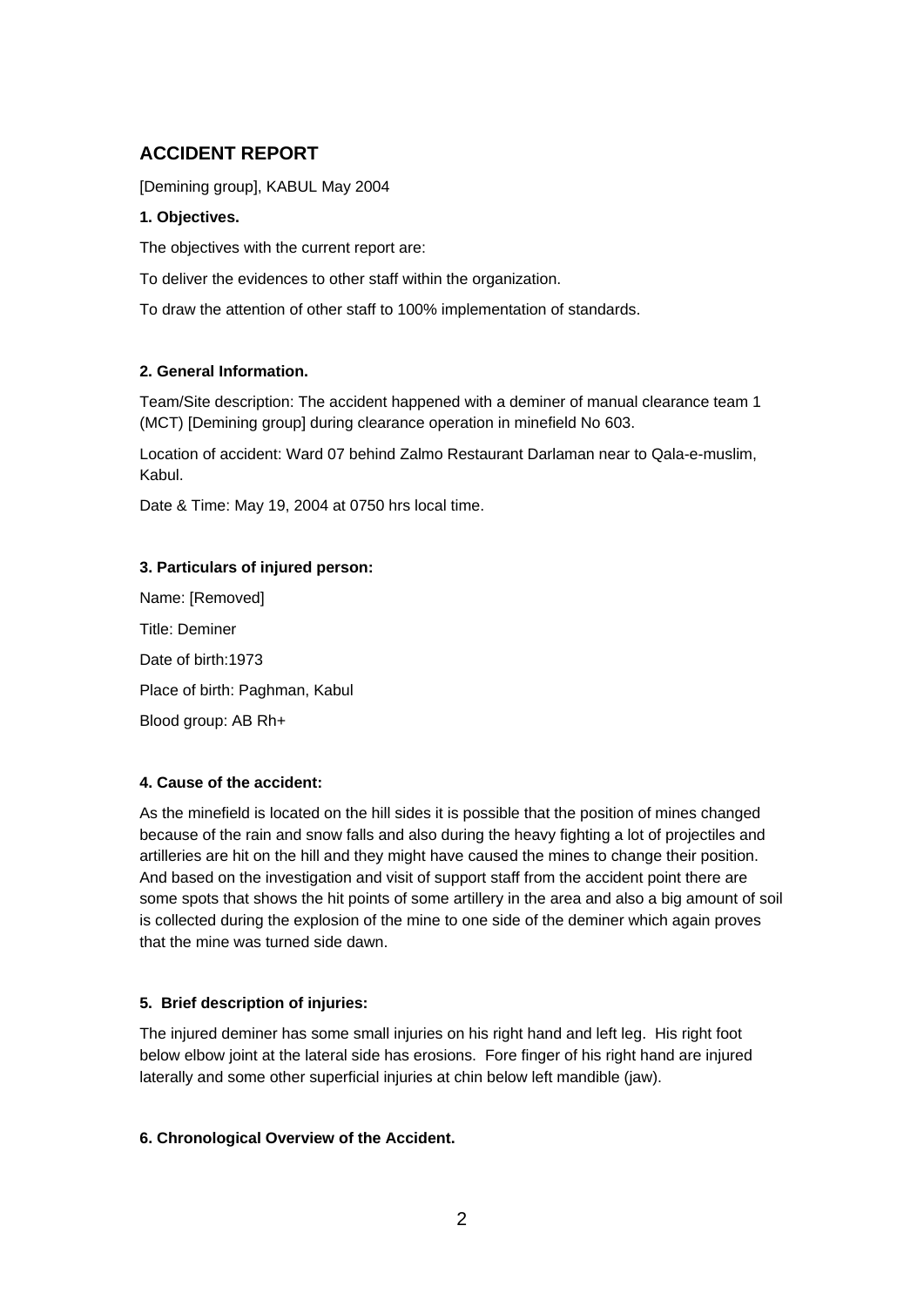Following describes the actions taken and the instructions given by the command staff directly after the accident:

Accident happened at 0750 .

Operation of MCT-I stopped. +10 sec.

Team leader, paramedic and one deminer got to the accident point. +1.10 min.

Radio room at main office got the report. +1.20 min

Paramedic started treating and doing the first aid to the injured. +2.00 min

A delegation left from Kabul toward minefield for initial investigation. +2.00 min

Paramedic supervisor and the ambulance arrived to the pick up point. +3.00 min

Operations were standing by for 15 minutes in Kabul. +5.00 min

First aid completed. +20.30 min

The injured Deminer was shifted to the ambulance after first aid and dressing. +22.30 min.

Arrival of injured from minefield to Emergency hospital in Kabul. +56 min.

The emergency hospital considered the injured as ODP patient and did not accept him because of minor injuries and were shifted back to office. +86 min.

The country director together with the delegation met the injured in office . +116 min

The accident was reported to UNMACA and [Demining group] Islamabad. +236 min

The injured was treated by MO in office and was sent home for rest. +356 min

#### **7. Brief description of how the accident happened:**

On May 19, 2004 all deminers were called back to restart clearance operations on the minefield 603 in Darlaman after the first 10 minutes break. [The Victim] also went to his lane and started operations. Using the mine detector he found a signal and marked the area by a red marker. He was setting in kneeling position in an up hill and sloppy [sloping] portion of the field and while he had his personal protective suit and visor on started to prod the area using a bayonet and during the prodding he touched the mine and it went off.

Hearing the explosion sound team leader, paramedic and one deminer rushed to the area and started to evacuate and do the first aid to the injured deminer.

General Condition of the injured person: The deminer is feeling well and after the short treatments in Emergency Hospital he was discharged because of minor injuries in his right hand and left leg. He was prescribed some medicines and was advised to rest at home for four days.

#### **8. Damaged Equipment:**

During the accident the following equipments are damaged:

One bayonet is lost.

The visor is broken into four pieces.

Some small pieces of fragments got into the personal protective suit and is a little damaged.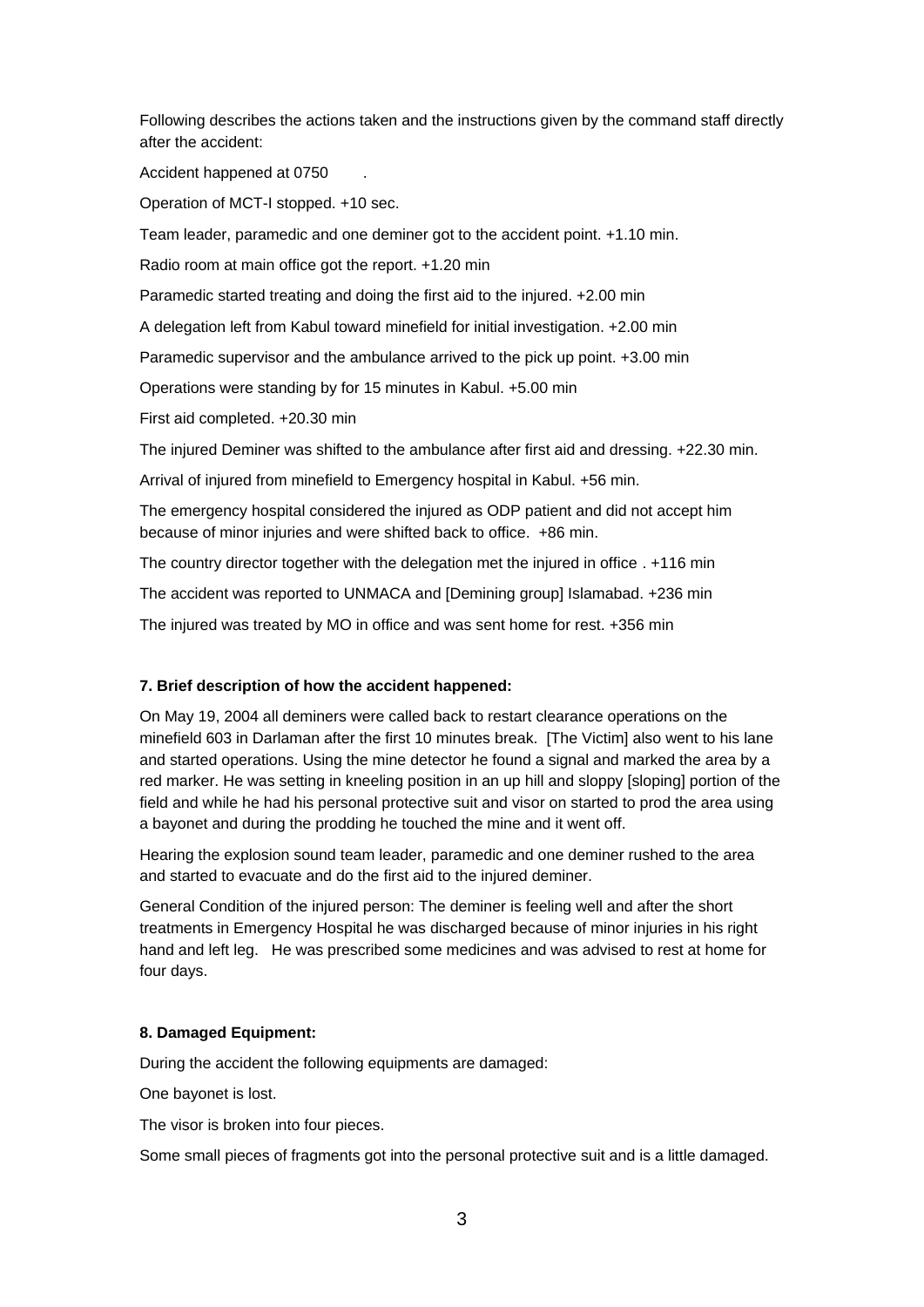The lane stick is broken.

The gloves are damaged.

#### **9. Technical Evidence**

Based on the findings of investigation team from the accident point and shrapnel taken out from the wounds of the deminer, a PMN mine that had changed its position due to hit of some artillery in its closing went off during the excavation in un-cleared area.

Treatment:

Team leader, paramedic and one deminer immediately rushed to the accident point and started first aid to the injured deminer and took necessary action for evacuation and 5 minutes later paramedic supervisor got to the pick up point and evacuated the injured deminer. The injured deminer is classified as priority 4.

#### **Summary:**

Summarising all factors and result of investigations mentioned above and the rate of injuries of the deminer himself all procedures and regulations of [Demining group] SOP is followed tightly and also the deminer was putting and using the personal protective suit in according to its rules but, unfortunately because of some external causes the mine went off and the accident happened.

The minefield is located in a grazing area, which contains some big stones that makes the ground hard enough. The deminer might have applied big force during the prodding that caused the mine to goes off, therefore the deminers must be very careful during the prodding to not insert the prodder very hard in the ground.

[This file is an edited report of earlier accidents.]

## **Victim Report**

| Victim number: 719                      | Name: [Name removed]                                 |  |
|-----------------------------------------|------------------------------------------------------|--|
| Age: 31                                 | <b>Gender: Male</b>                                  |  |
| <b>Status: deminer</b>                  | Fit for work: yes                                    |  |
| <b>Compensation:</b> Not made available | <b>Time to hospital: 56 minutes</b>                  |  |
| <b>Protection issued: Frontal apron</b> | <b>Protection used: Frontal apron, Long</b><br>visor |  |
| Long visor                              |                                                      |  |

**Summary of injuries:**

minor Finger

minor Leg

minor Neck